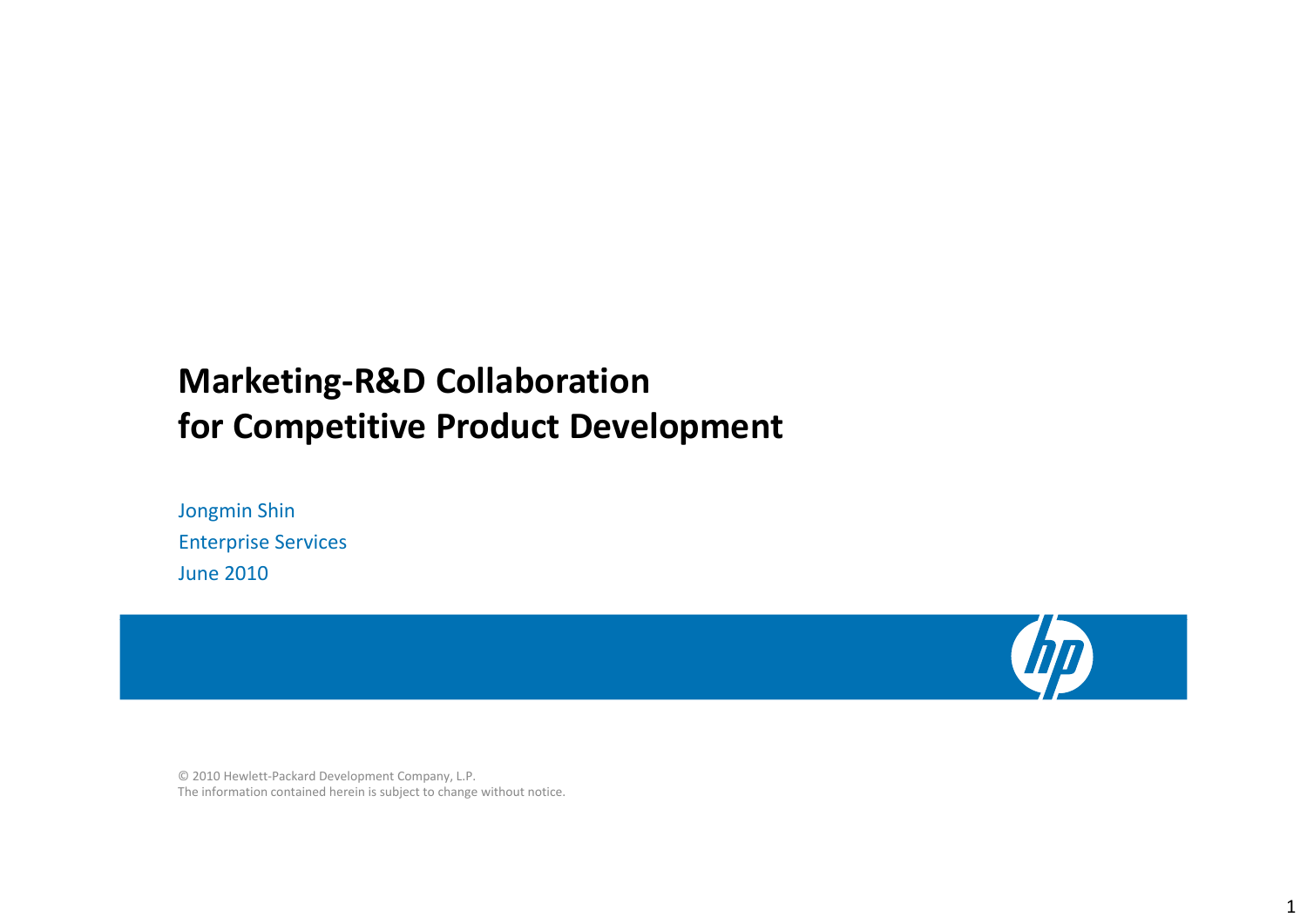## **Table of Contents**

- ¾ $\triangleright$  HP in PLM
- ¾Key Issues around Product Development
- ¾Marketing's Role in PLM
- ¾Collaboration to Be Competitive
- ¾The Implications

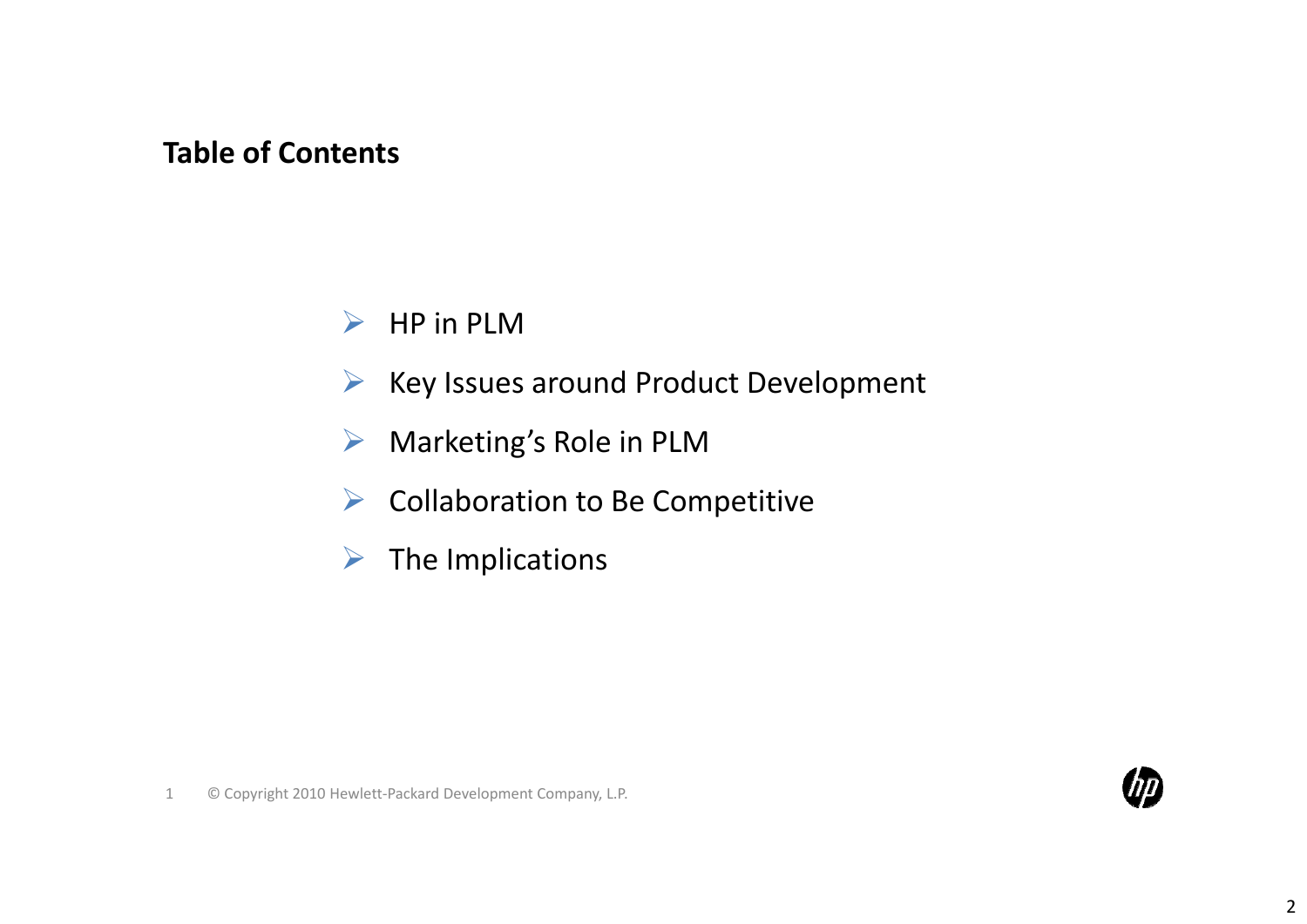## **HP as Manufacturer and Service Provider**

## hp는 제조회사로서 PLM을 구축하여 지속적인 발전을 이루어내고 있으며, 또한 다양한 산업의 고객을 대상으로 PLM 컨설팅 및 구축 서비스를 제공하고 있음

#### **As Manufacturer As Service**



#1 in Blade, Unix+Linux+Windows Servers #1 in Workstation, NB, Desktops, Thin Clients #1 in Inkjet printers, Laser printers • PLM System Implementation

2 © Copyright 2010 Hewlett‐Packard Development Company, L.P.

**As Service Provider** 



- PLM Master Planning
- $\bullet$ R&D Process Innovation
- 

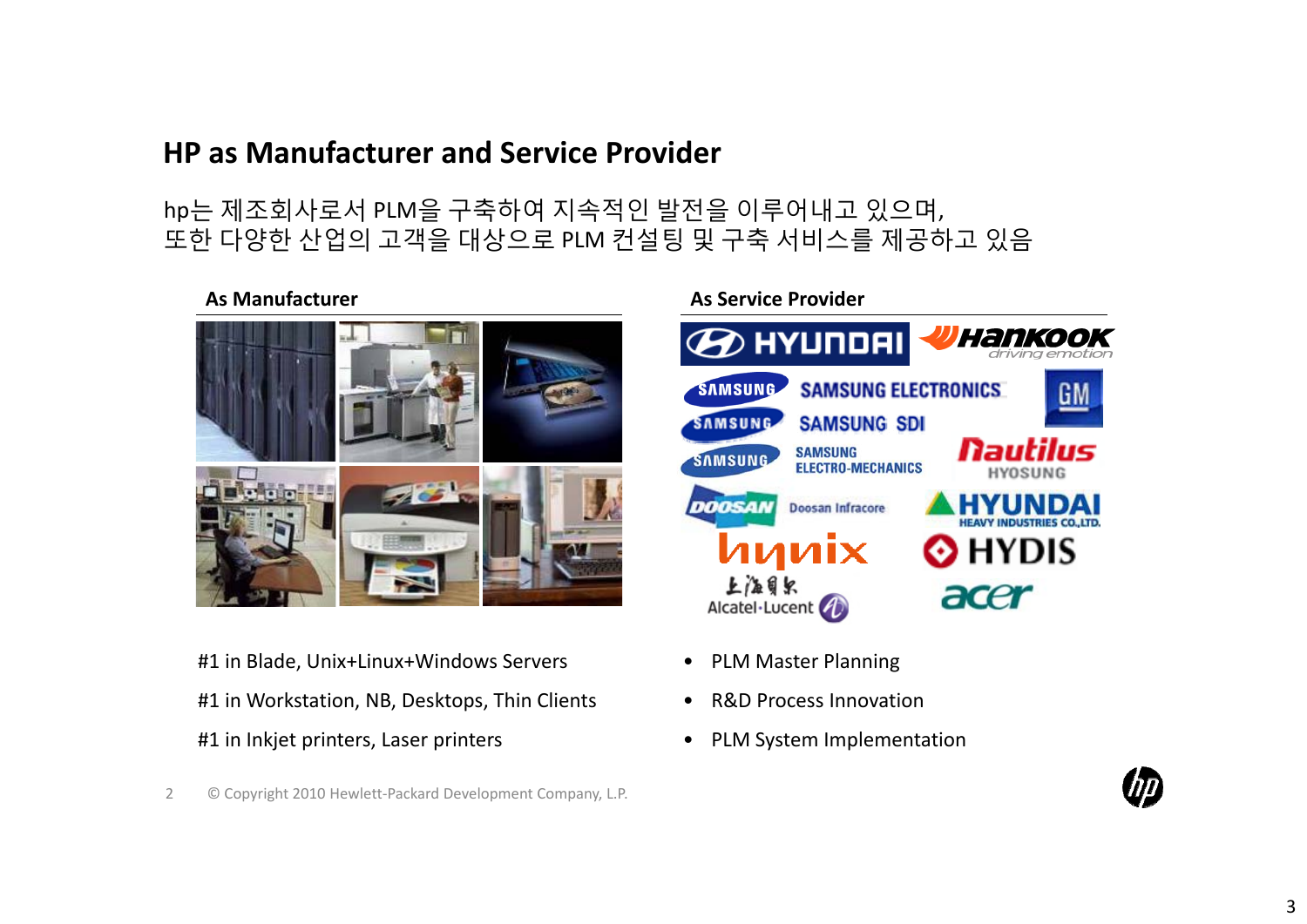## **Product Development Requires Focus**

대부분의 신제품들이 실패하고, 제품 개발 프로젝트를 위해 투입되는 막대한 자원이 회수되지 못하고 있는 현실을 고려할 때 선택과 집중을 위한 역량 확보가 중요함

- $\bullet$ • 90% of product launches capture 1% market share<sup>1</sup>
- Out of every 100 product development projects<sup>2</sup>
	- ‐ 63 are cancelled
	- $\blacksquare$ 25 are commercially successful
	- ‐ 12 fail
- $\bullet$  46% of product development resources are spent on products that fail<sup>3</sup>
- 1. Boston Consulting Group
- 2. Booz Allen
- 3. Cooper, Product Development Institute



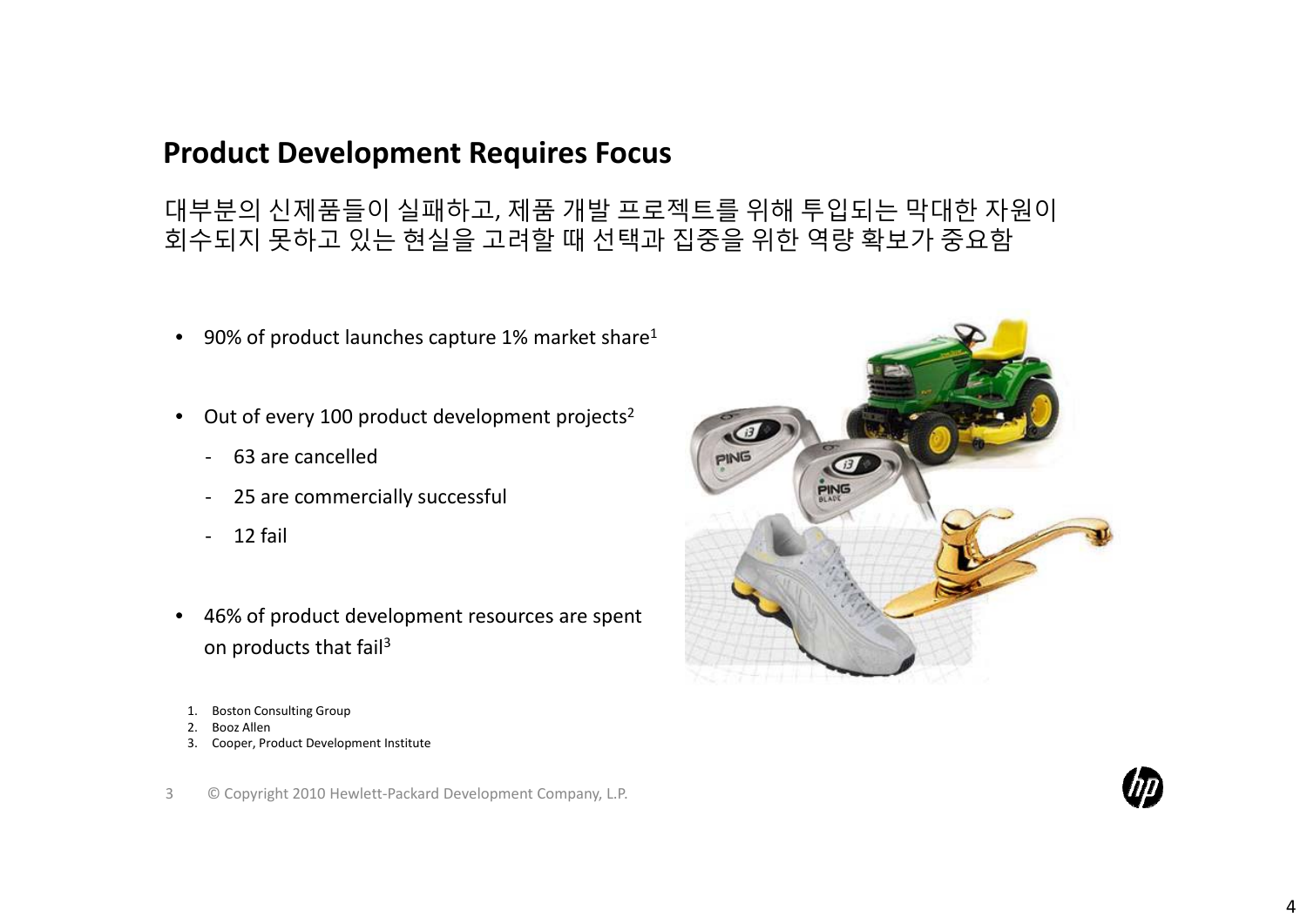## **Top five pressures on product development executives**

TTM 단축, 비용 절감, 차별화 된 고객 경험에 대한 요구가 더욱 커지고 있는 추세이며, 이러한 요구들이 제품 개발의 성공 요소로 고려되고 있음

| <b>Pressures</b>                                                            | <b>All Respondents</b> |
|-----------------------------------------------------------------------------|------------------------|
| Project schedules for engineering products are shortening                   | 60%                    |
| Cost of raw goods is increasing                                             | 33%                    |
| Development budgets for product engineering are shrinking                   | 32%                    |
| Decreasing product target price-points driving down product<br>cost targets | 28%                    |
| Market or customer requirements demand increasingly<br>"smarter" products   | 22%                    |
| Source: Aberdeen, "The Engineering Executive's Strategic Agenda", June 2008 |                        |

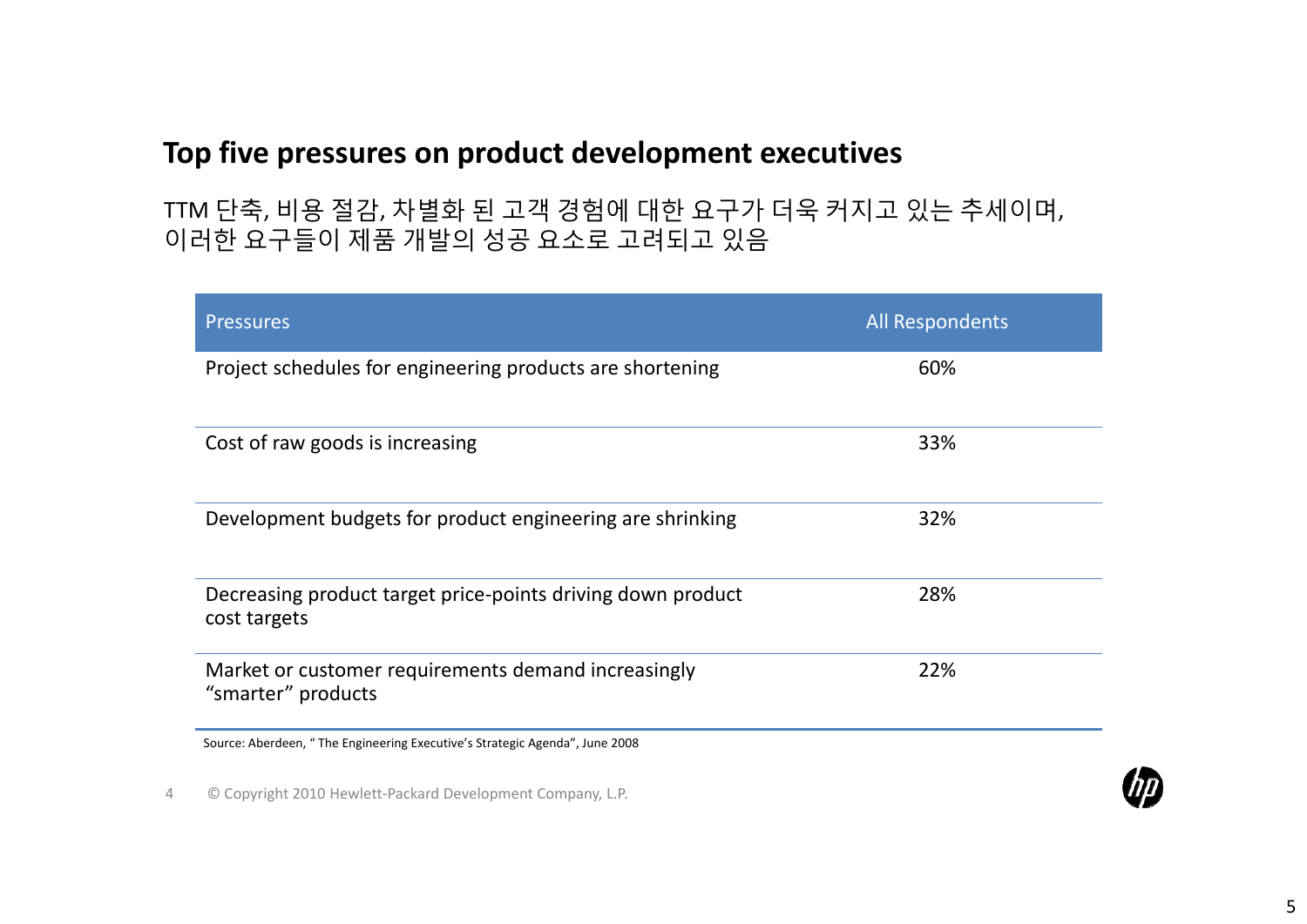## **Integration Opportunity**

R&D와 마케팅간 서로 다른 역할과 성향으로 인하여 두 조직간 긴밀한 협업이 요구되는 중간 영역에서는 우선순위 결정과 책임 부여에 있어 많은 이슈가 발생하게 됨



Source: Corporate Executive Board, " Building R&D and Marketing Alignment", 2010

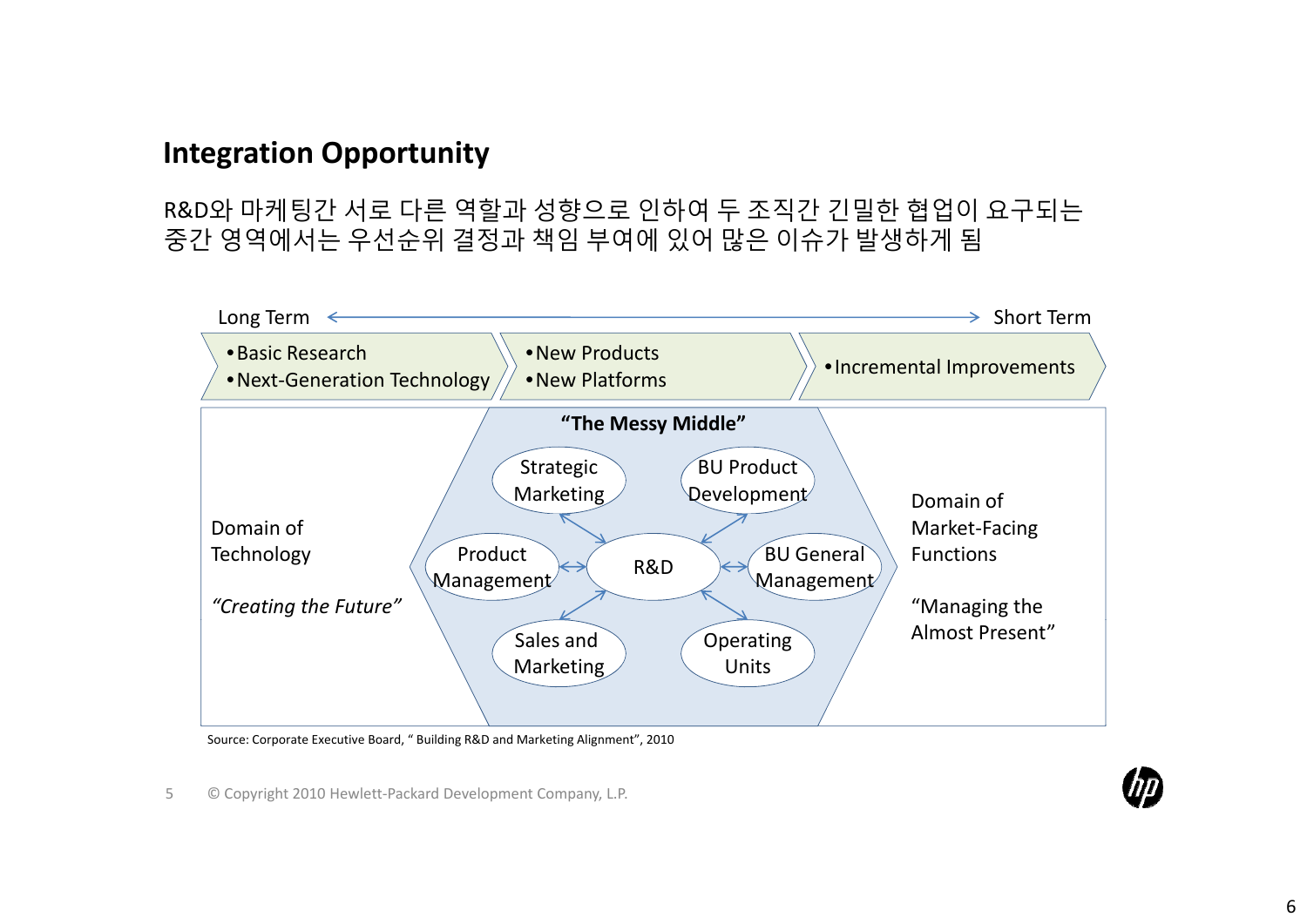## **Key Questions**

- ¾ How closely aligned are R&D and marketing currently?
- ¾ What level of market insight does the R&D group currently have?
- ¾ How skilled are R&D staff in understanding and integrating market insight?
- $\triangleright$  How involved in the innovation process is marketing and how good is their understanding of it?
- $\triangleright$  Does the organization tend to rely more on "market pull" or "technology push" for new projects?

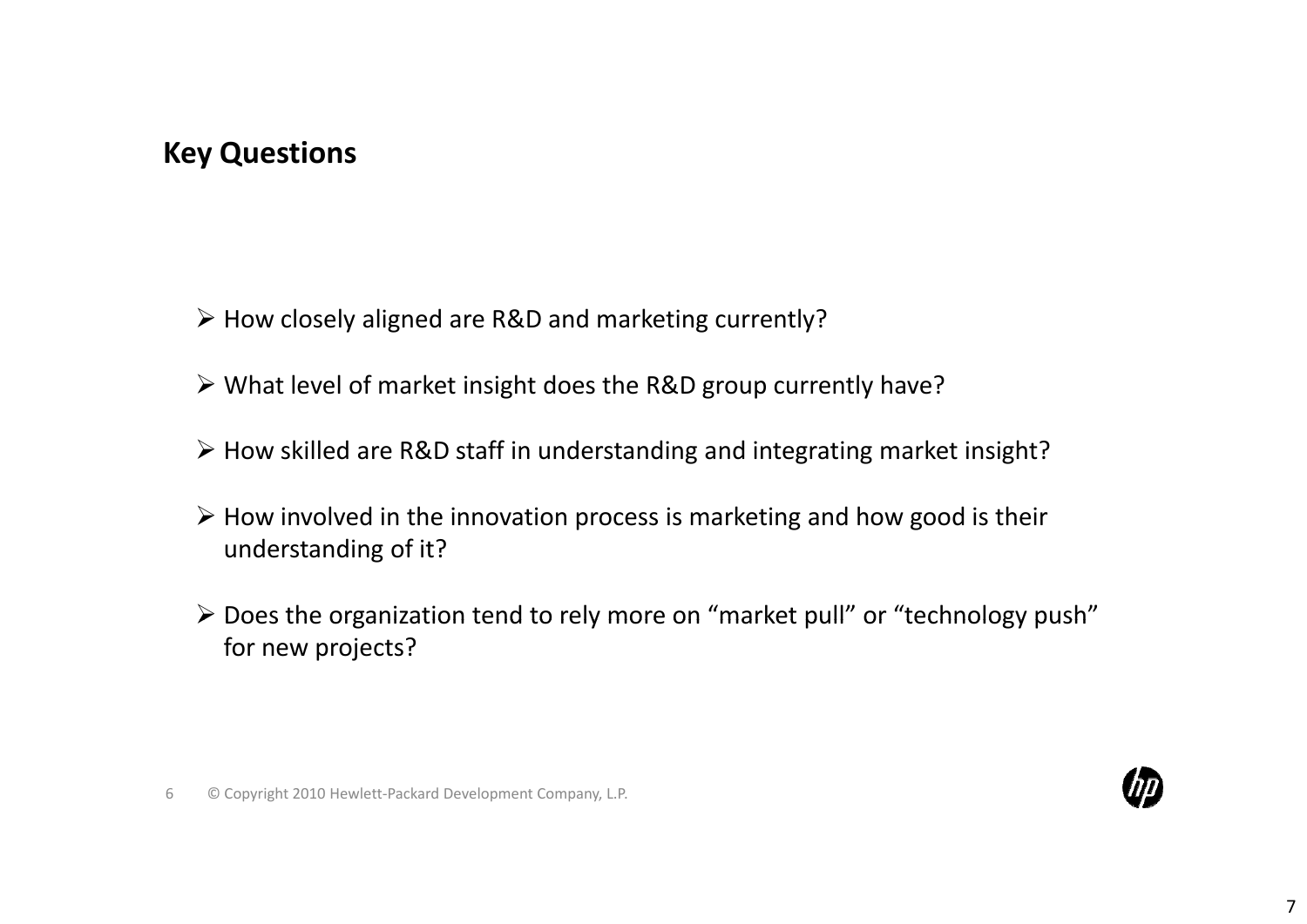## **Marketing's Role in PLM**

PLM 상에서의 Pain Points를 극복하기 위하여 Marketing의 역할이 강화될 필요가 있으며, 제품개발 기회 발굴부터 제품 출시까지의 전 과정에 걸쳐 Leadership을 가져야 함

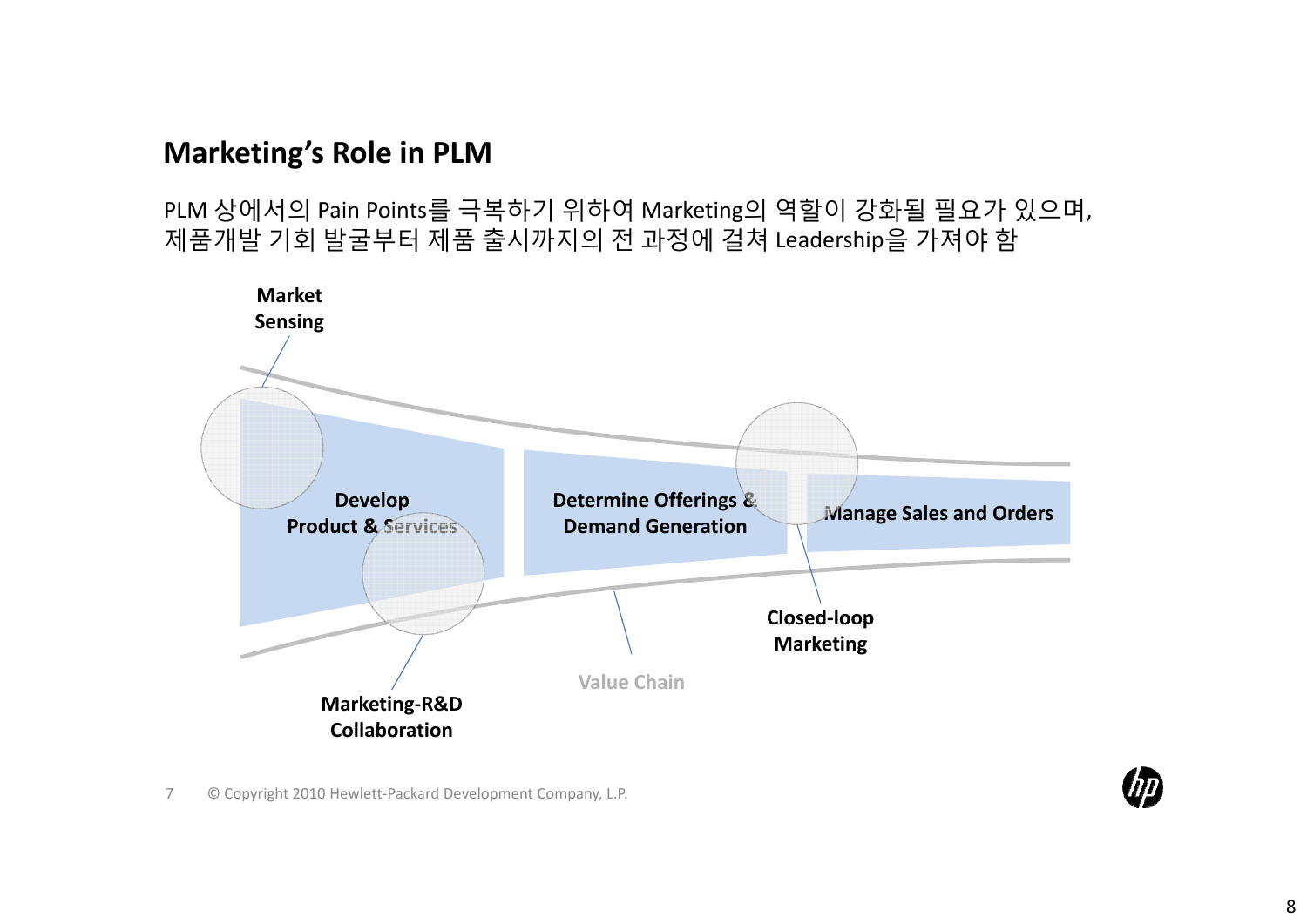## **Market Sensing**

#### 고객 및 시장으로부터 다양한 기회를 발굴하고 이에 대한 체계적인 평가를 통하여 수익성 있는 양질의 기회를 제품개발로 연계함

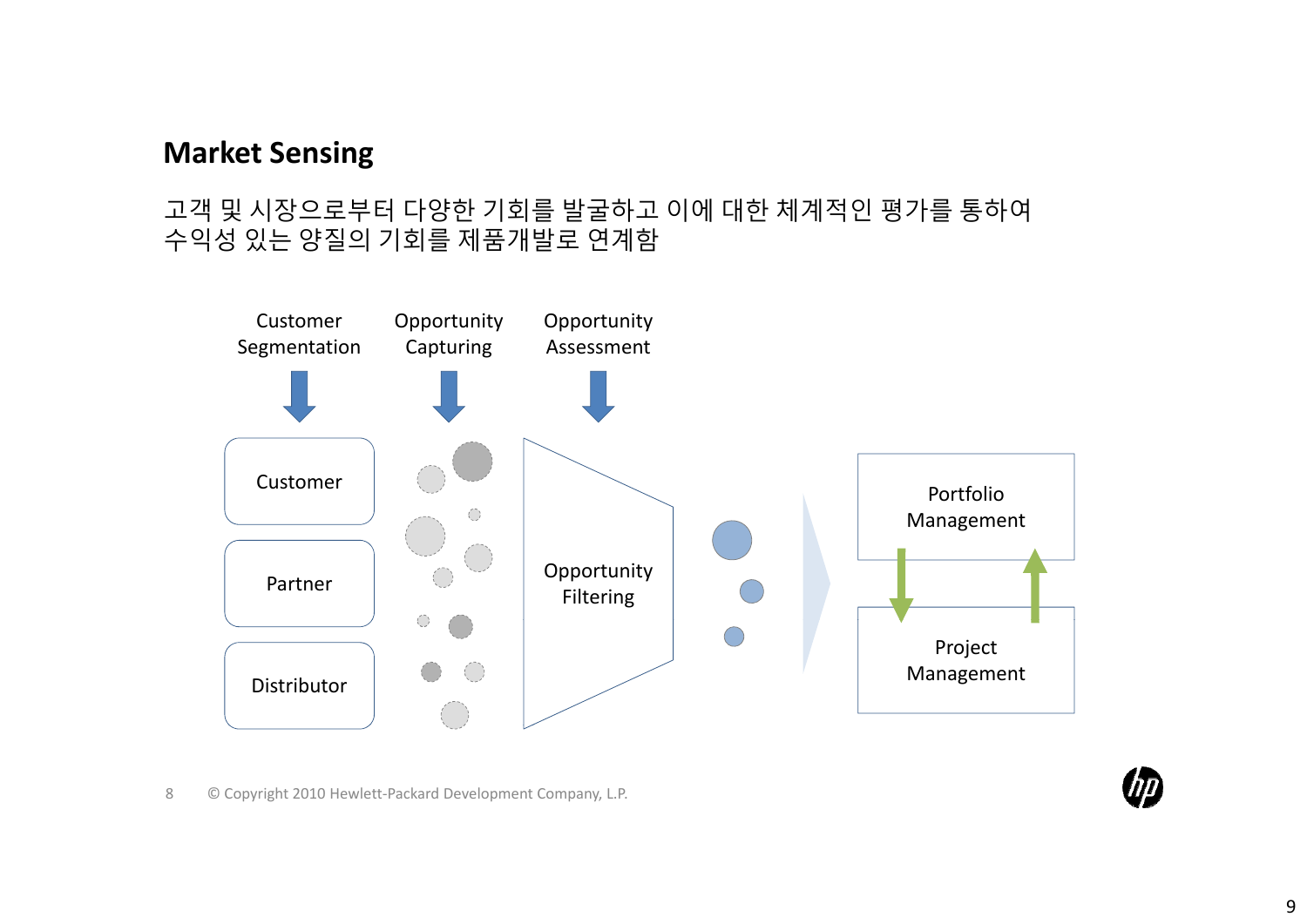## **Customer Segmentation**

고객별 기여도 및 잠재성에 대한 평가를 바탕으로 고객을 분류하고 이에 따라 기여도 증대 및 잠재성 개발을 위한 차별화된 고객 프로그램을 전개함

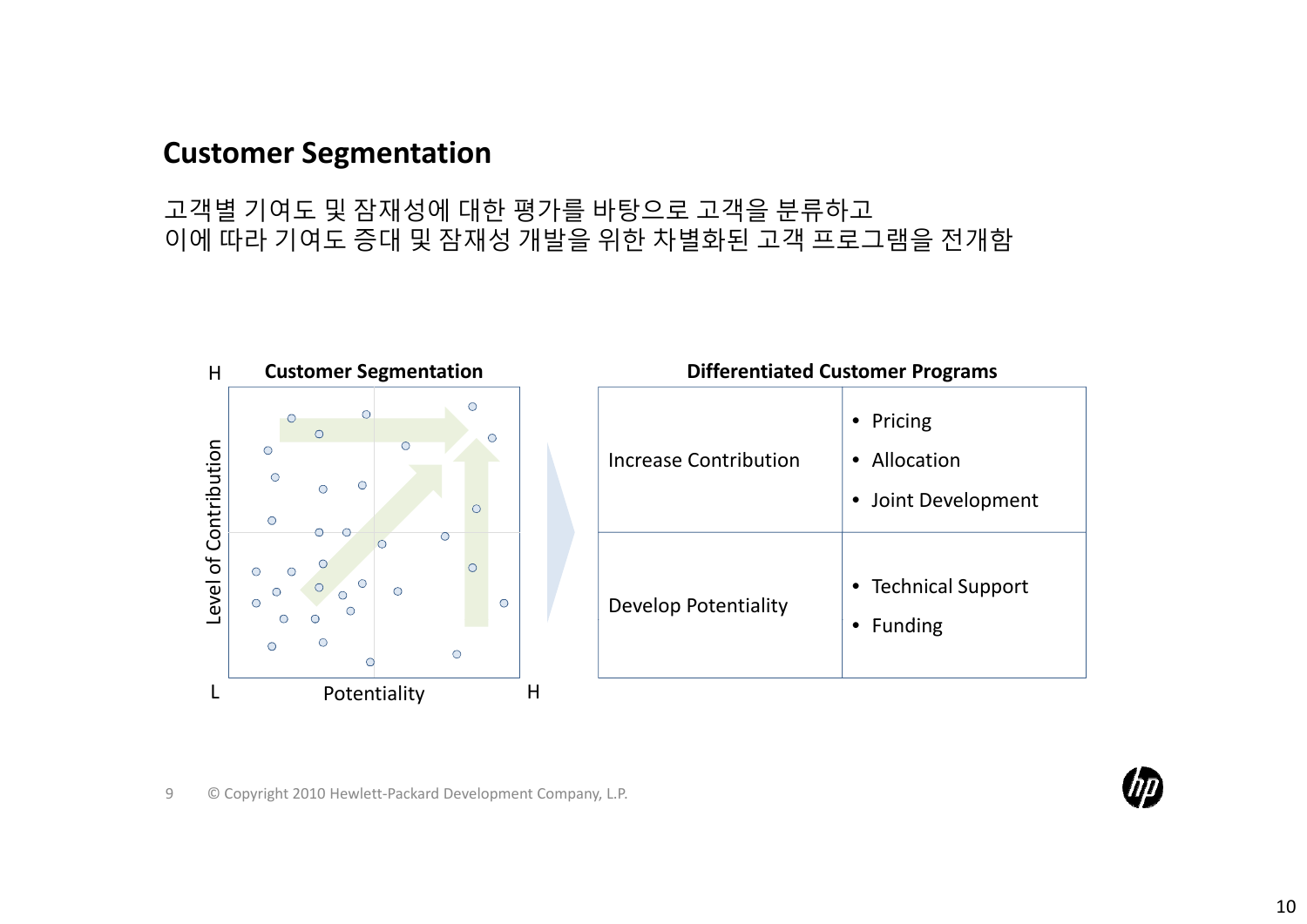## **Opportunity Capturing**

#### 다양한 채널을 통해 고객 및 시장이 요구하는 제품개발 기회를 발굴하고 효과적 관리를 위하여 기회정보에 대한 상세 정의가 필요함



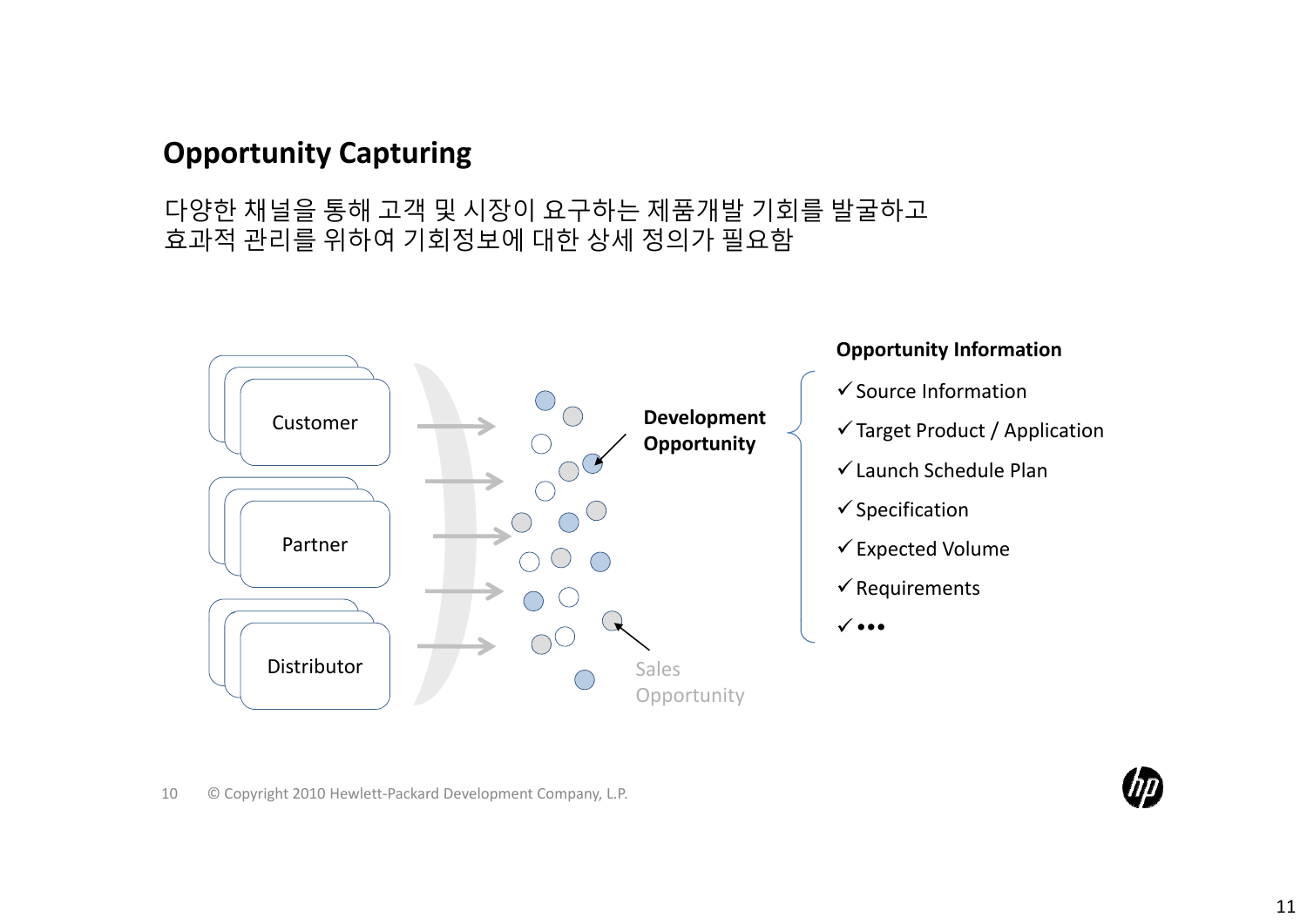## **Opportunity Assessment**

#### 발굴된 기회들의 정량적 분석을 통하여 상업적 가치와 우선순위를 검토함으로써 보다 객관화 된 개발 의사결정을 수행함

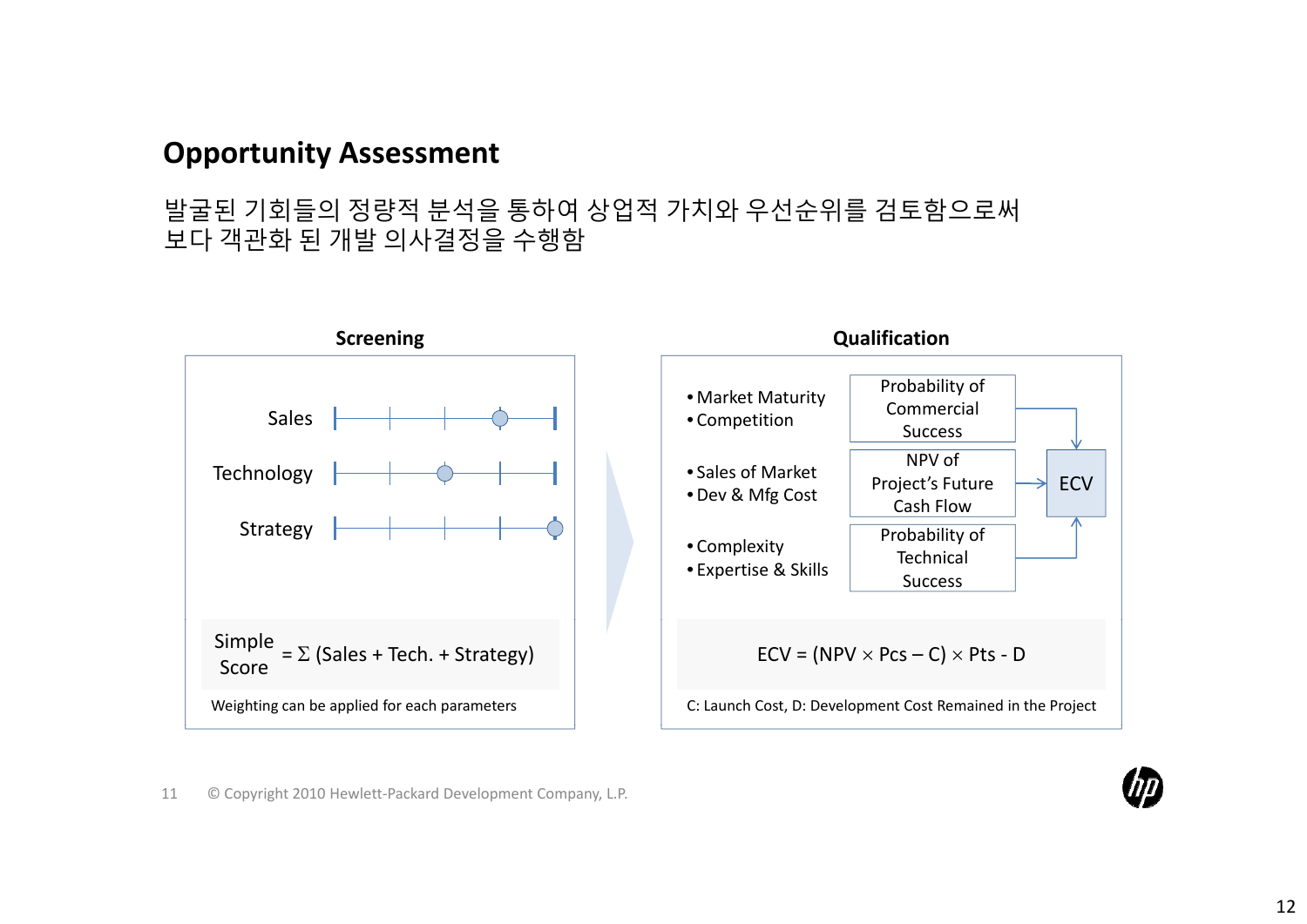## **Product Demand Forecasting**

#### 제품군별 과거 이력 정보를 바탕으로 제품 수명주기에 걸친 수요예측 체계를 구축함으로써 개발기회에 대한 상업적 가치 분석에 활용함



Demand Forecasting during Product Lifecycle

- $\rightarrow$  Volume Analysis
- $\rightarrow$  Campaign Planning
- $\rightarrow$  EOL Management
- Product Lifecycle
- Demand Data
- Event
- Seasonal Fluctuation
- Competition



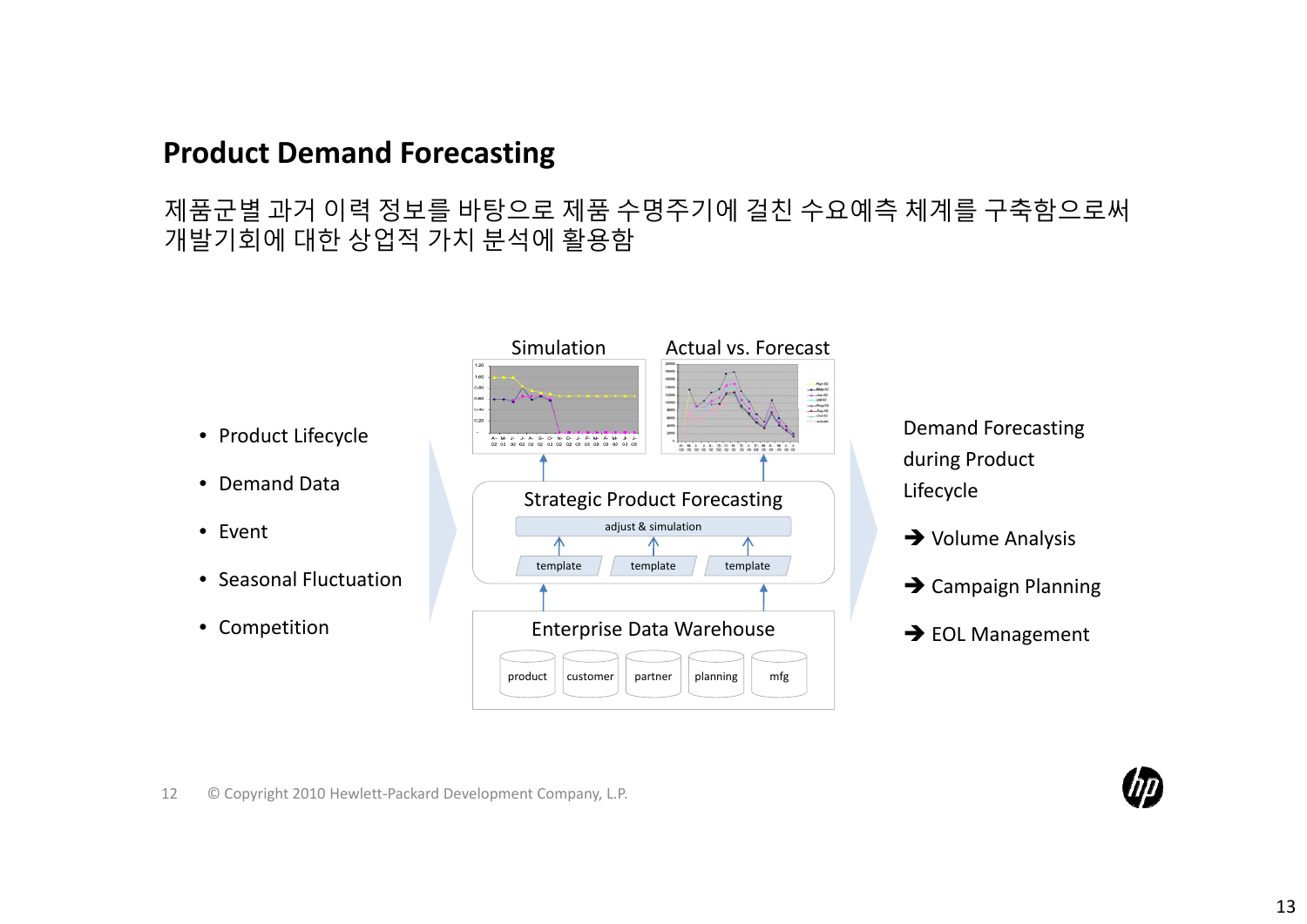## **Marketing‐R&D Collaboration**

Marketing과 R&D 상호간 Ownership을 연계하고 이를 위한 제도적, 시스템적 장치를 마련함으로써 협업을 강화하여야 함



Source: Corporate Executive Board, " Building R&D and Marketing Alignment", 2010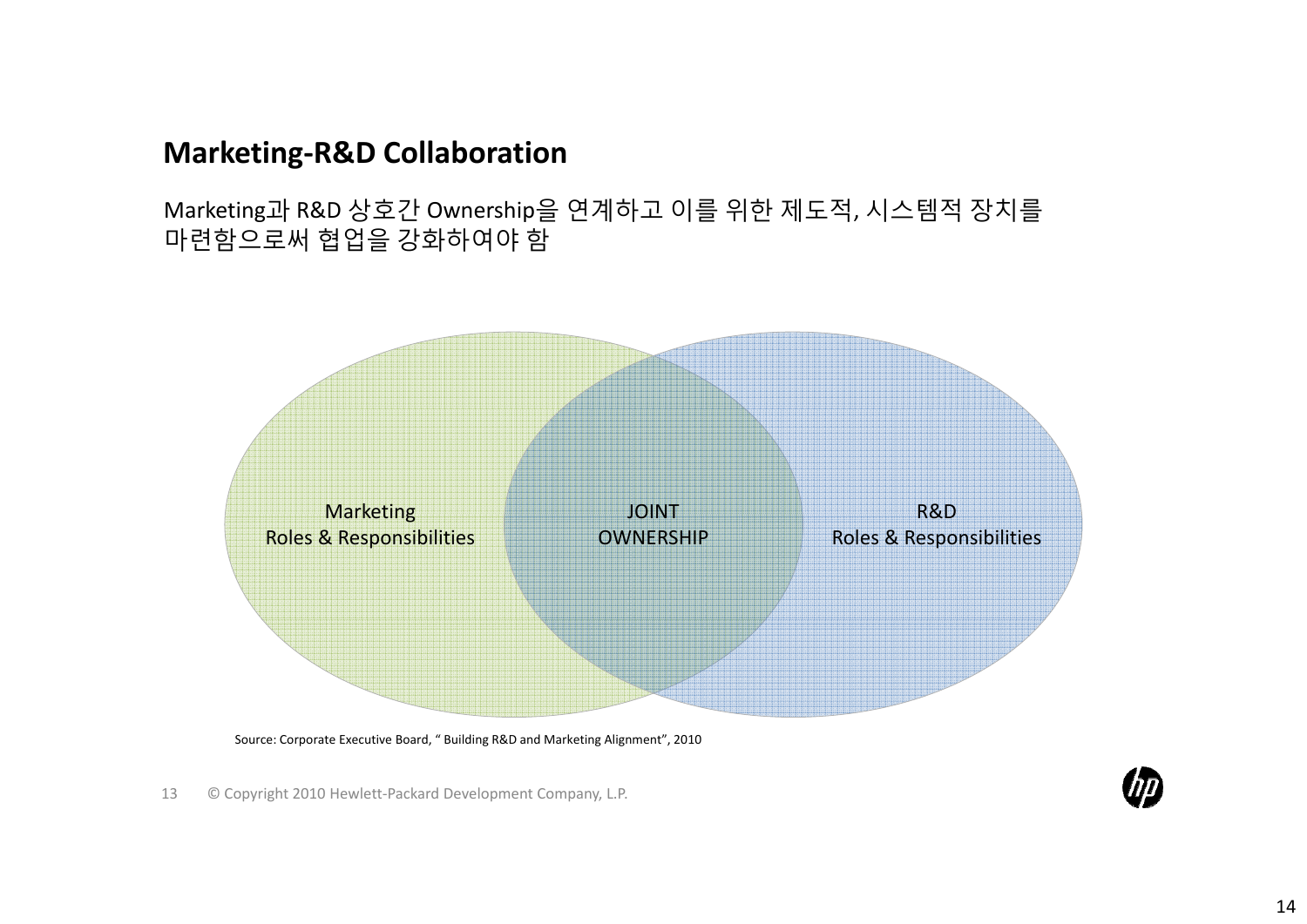## **Collaborative NPD**

#### 마케팅과 R&D간 통합 강화를 위하여 마케팅과 R&D가 공동으로 제품기획을 수행하고 시장상황 변화 발생 시 수익성 재평가를 통하여 개발 진행 여부를 결정함

#### **Joint Front‐end Accountability**

Jointly business case analysis for new product – technical and customer focused elements: Customer Need, Specification, Risk Profile and etc.



#### **Development Termination Review**

Marketing to call emergency reviews involving marketing and R&D to reevaluate the product's market risk in the event that market situations change – go / no-go decision.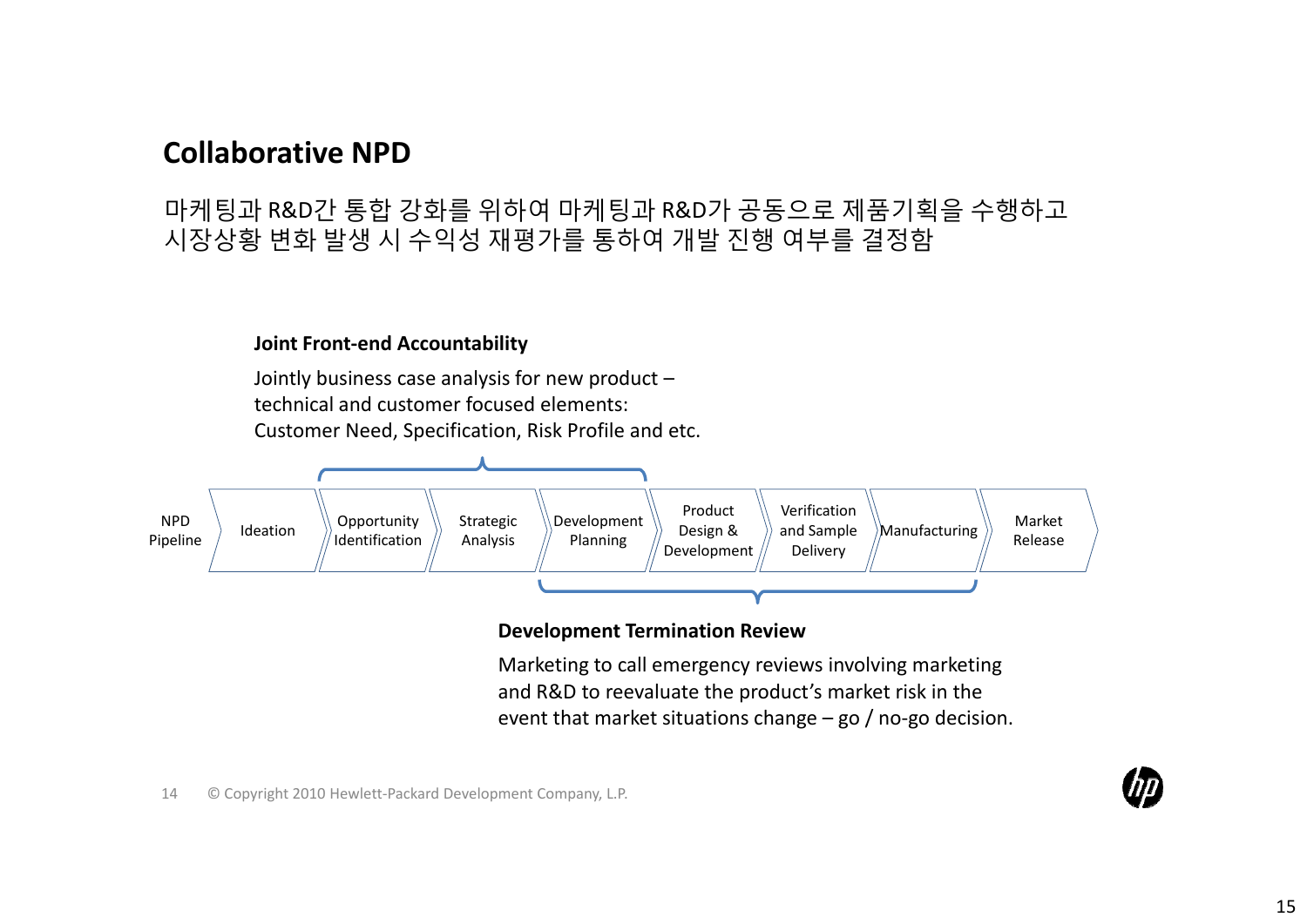## **Incentive Alignment**

#### 마케팅과 R&D간 인센티브를 맞춤으로써 두 조직간 협업이 매출과 이익을 증대하는 방향으로 강화되도록 함



- $\rightarrow$  Push all my products through to launch
- $\rightarrow$  Create market projections to justify investment
- Revenue/Profit-centric Metric
- •Revenue per new product introduced
- •Profit per new product introduced
- •Time‐to‐revenue
- •Revenue per new product introduced
- 
- •Time‐to‐revenue
- $\rightarrow$  Develop products that will meet true customer needs and <sup>a</sup> significant market demand
- $\rightarrow$  Build more realistic market projections with focus on why resources should be invested
- 15 ©Copyright 2010 Hewlett‐Packard Development Company, L.P.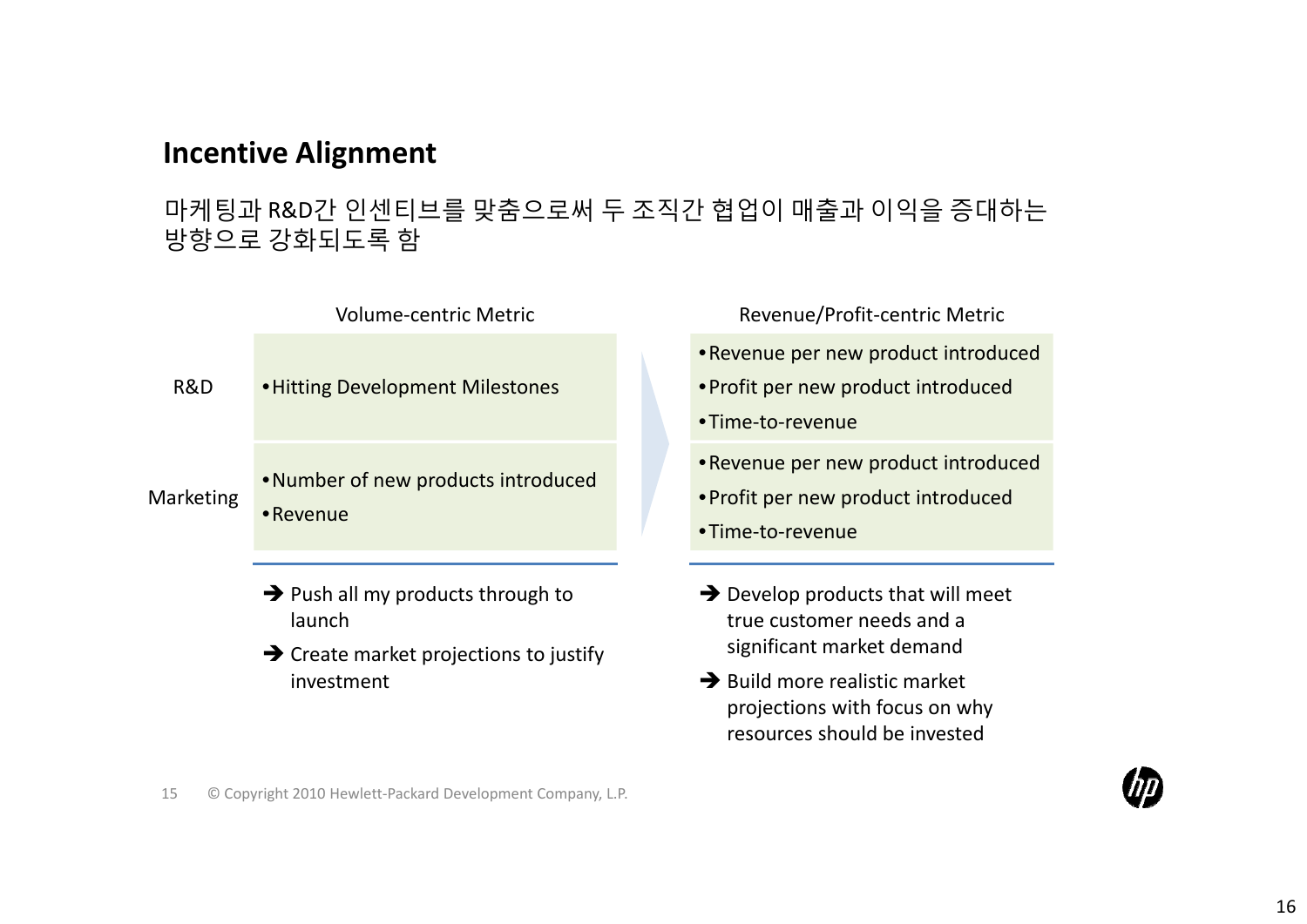# **Other Approaches**

## R&D와 마케팅을 하나의 조직으로 구성하거나, R&D 또는 마케팅에 권한과 책임을 일임하는 방식을 취하는 경우도 있으나 이에 대한 장단점을 충분히 검토해야 함

| Joint R&D and Marketing Organization                                           | <b>Embedding Integration Responsibility</b><br>in Either R&D and Marketing                |
|--------------------------------------------------------------------------------|-------------------------------------------------------------------------------------------|
| • Combining technology and marketing<br>expertise with new process established | • Placing all market-sensing and customer<br>insight responsibilities within R&D function |
| • Assigning roles based on expertise with<br>regular interaction points        | • For short-cycle industries, assigning more<br>active roles to marketing in NPD          |
| - Co-locate and collaborative process<br>• Creating clear reporting structure  | • R&D should always be involved in ongoing                                                |
|                                                                                | direct customer interaction                                                               |
| Pros                                                                           | $\Box$ R&D ownership                                                                      |
| $\rightarrow$ Supports fully developed solutions                               | $\rightarrow$ Pros: increase technology relevance                                         |
| $\rightarrow$ Breaks silos                                                     | $\rightarrow$ Cons: technologist focus                                                    |
| Cons<br>$\rightarrow$ High set-up costs                                        | $\Box$ Marketing ownership                                                                |
|                                                                                | $\rightarrow$ Pros: clear direction for R&D                                               |
|                                                                                | $\rightarrow$ Cons: limited technical expertise and<br>focusing short-term projects       |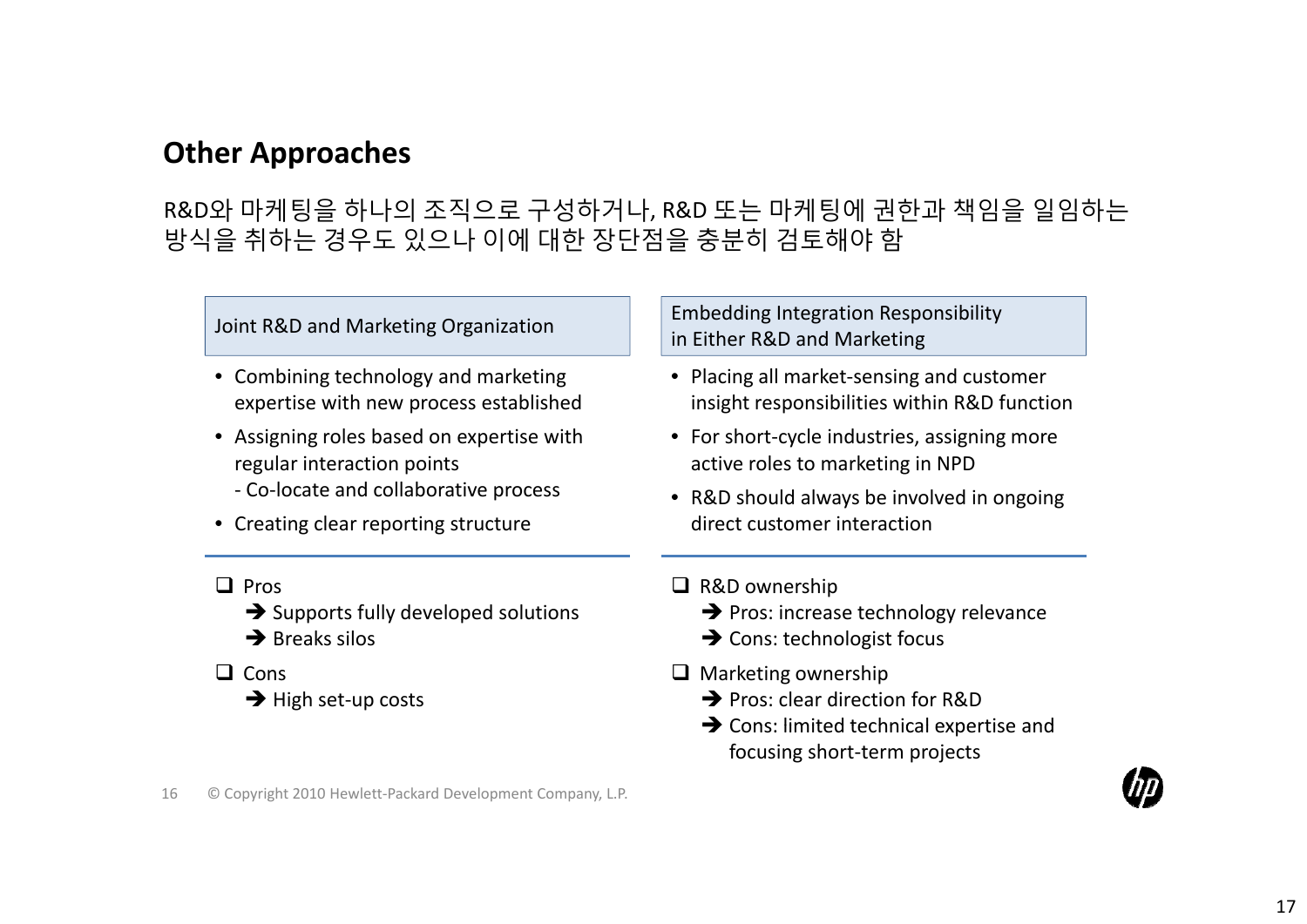## **Closed‐loop Marketing**

개발된 제품의 성공적 시장 진입을 위하여 고객지식을 바탕으로 캠페인을 계획하고, 획득한 Lead를 Sales로 연계하며, 그 결과를 다음 캠페인에 반영하는 선순환 구조를 적용함



- Definition: A Campaign management process executed in partnership between marketing and sales. Campaign plans and outcomes are tracked within <sup>a</sup> controlled, connected environment (e.g. it is supported by the CRM system).
- Scope: CLM conceptually applies to every type of marketing Campaign HP runs, but is typically discussed in the context of business‐to‐business, customer‐facing Campaigns.

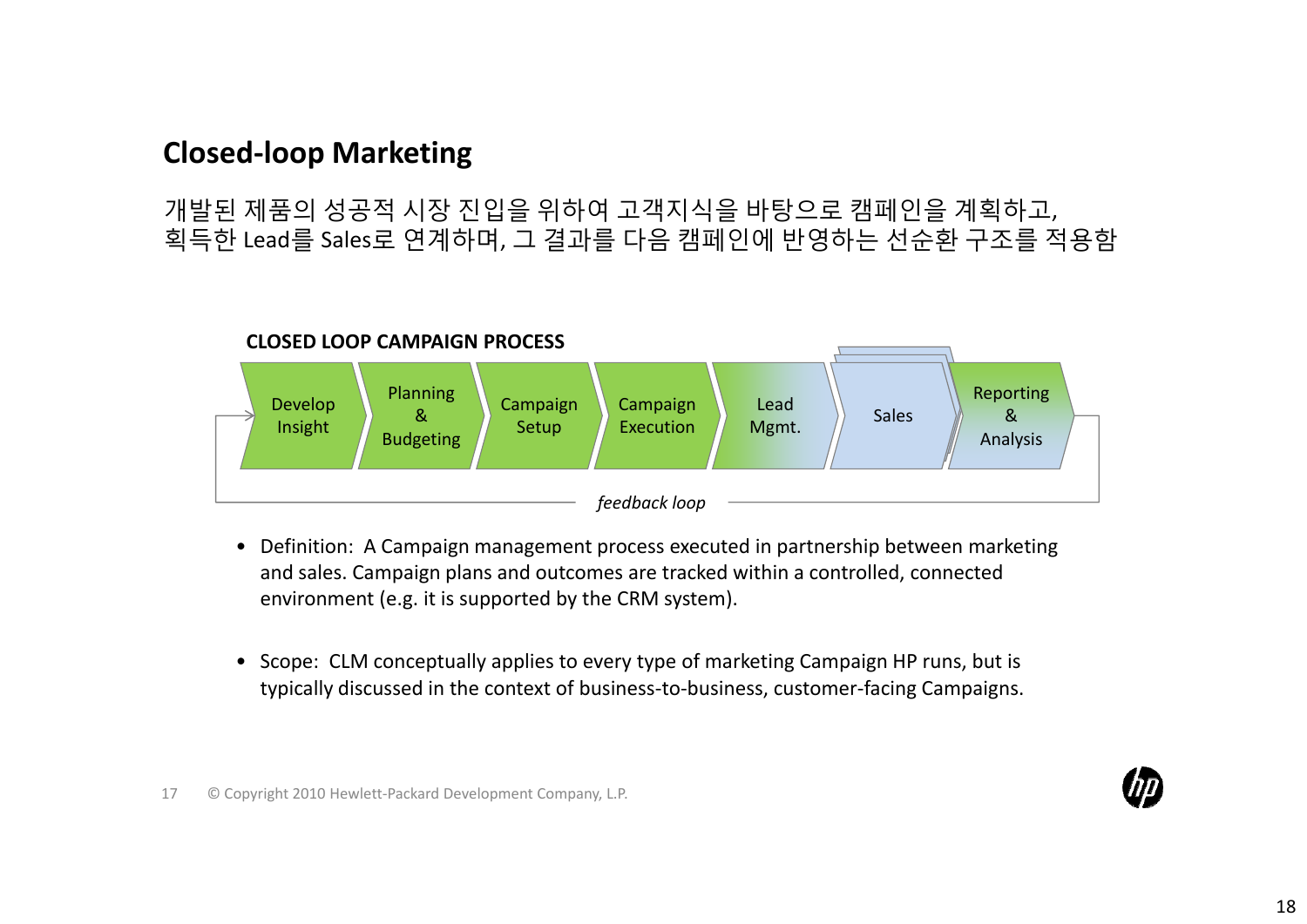## **CLM Processes**

- ‐ Leads are properly followed up, leading to and improving the TCE
- ‐ Marketing and sales are interlocked: leads become actual business
- ‐ Positive circulation for next campaign

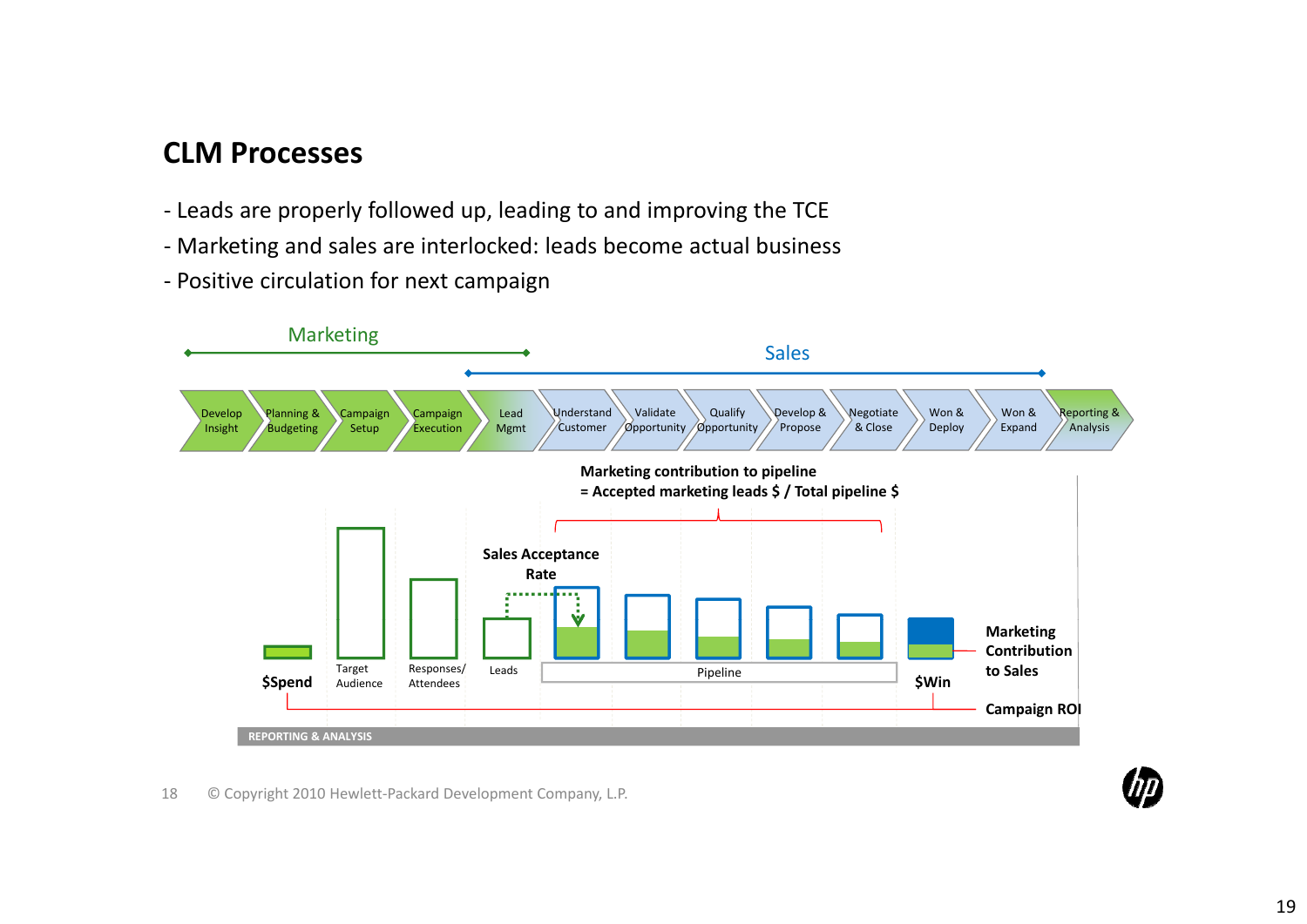## **Simplified CLM Process Flow**

Marketing infrastructures are interconnected to close the loop



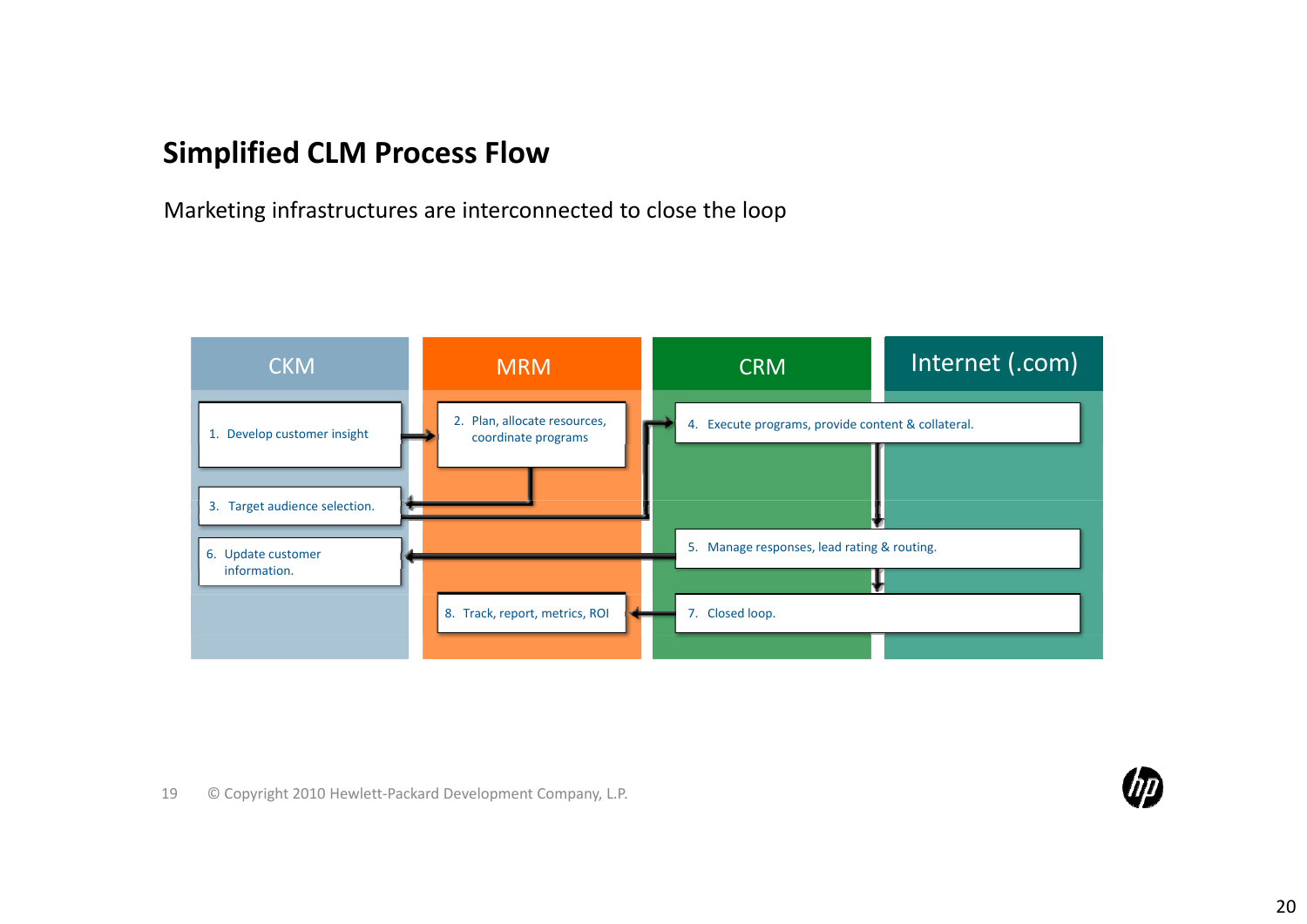## **Maximize the customer value through enterprise value chain**

Value Chain에 걸쳐 마케팅은 시작과 끝을, R&D은 Value Creation을 담당하고 있으므로 두 조직간의 협업은 고객에게 가치를 전달하는 원동력임

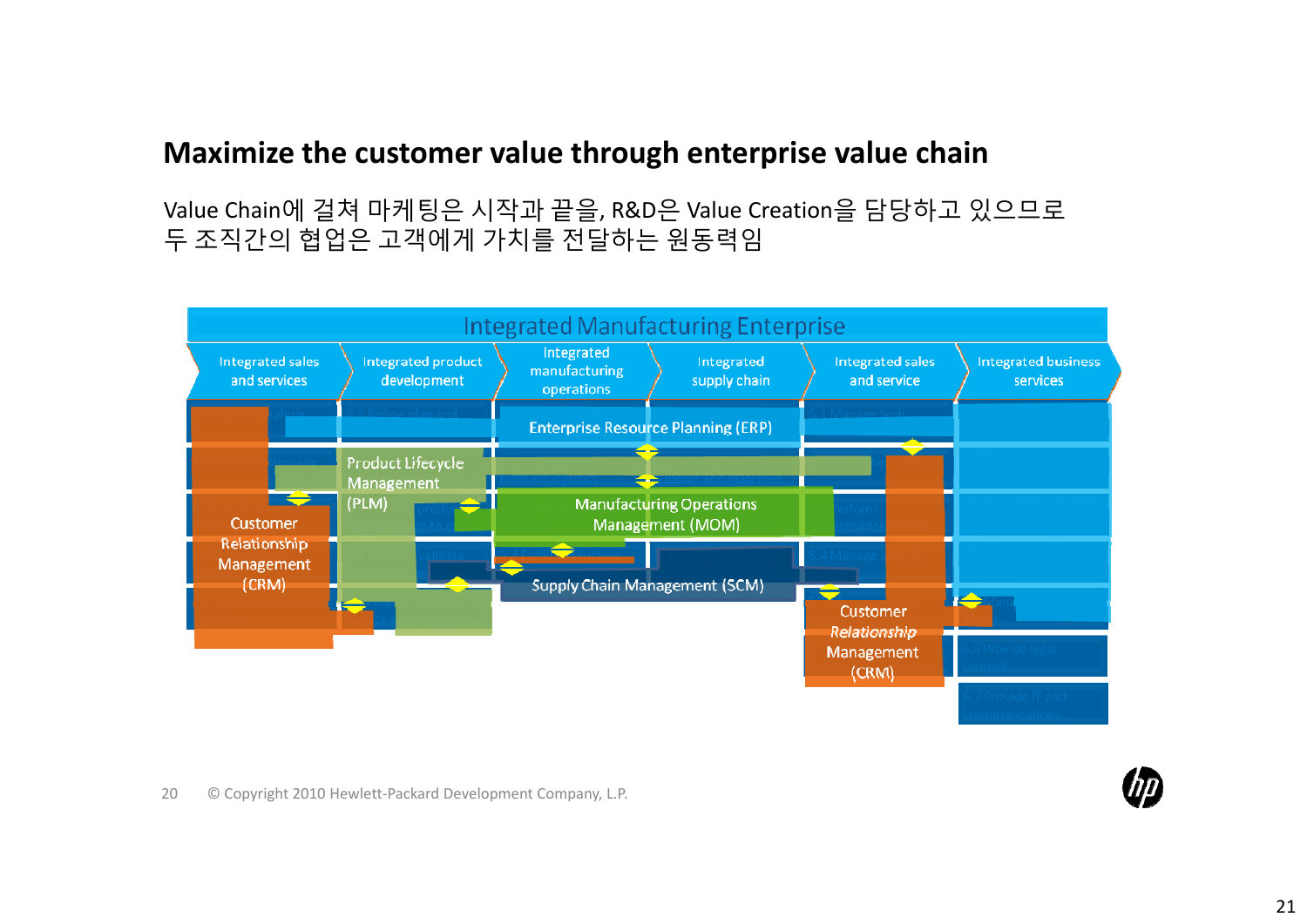## **The Implications**



1 Market Sensing 역량 강화를 통하여 차별화 된 제품 경쟁력 확보





4마케팅과 R&D간 목표 공유를 통한 시너지 증대

5개발된 제품의 성공적 시장진입을 위하여 마케팅 프로세스 혁신